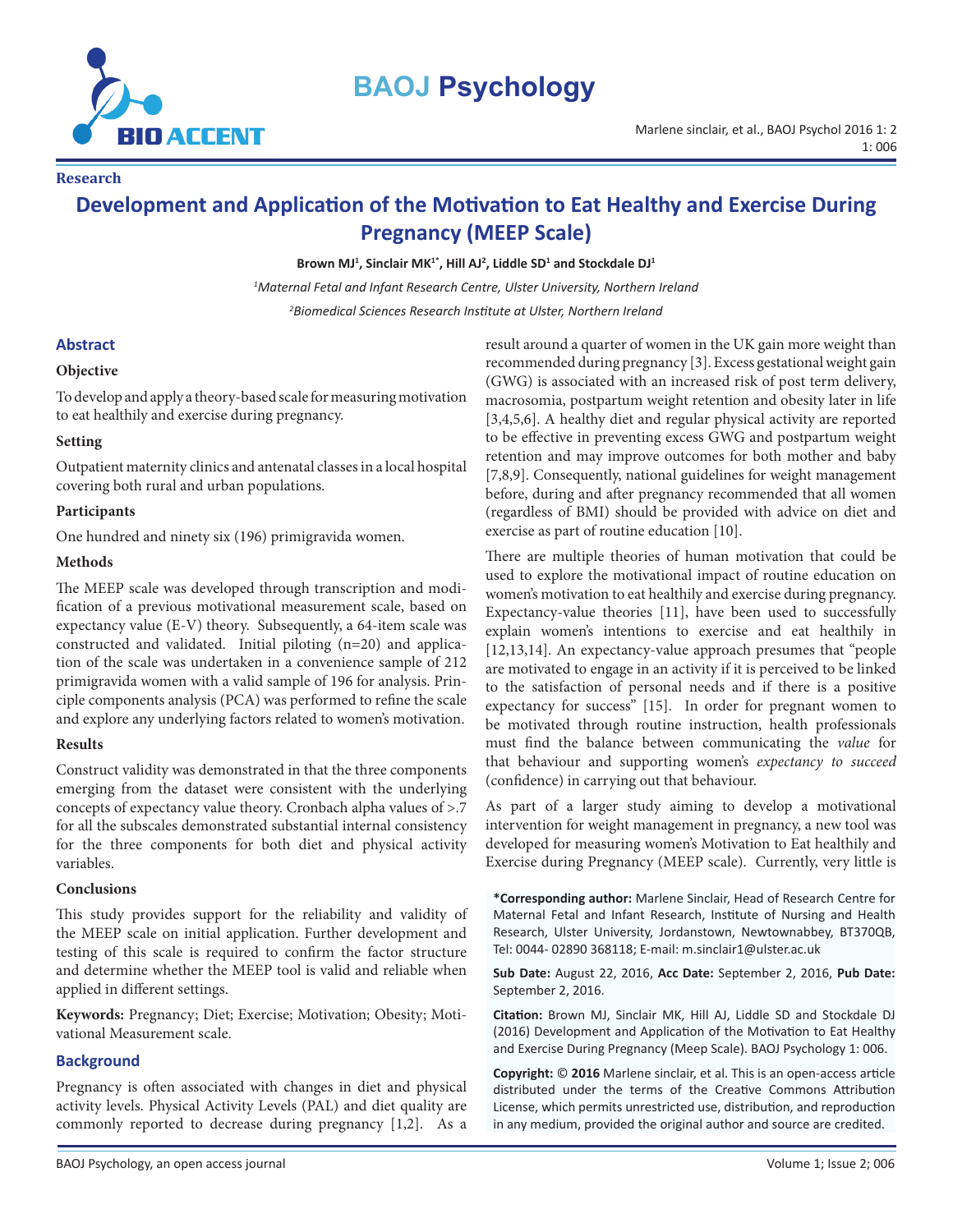**Citation:** Brown MJ, Sinclair MK, Hill AJ, Liddle SD and Stockdale DJ (2016) Development and Application of the Motivation to Eat Page 2 of 8 Healthy and Exercise During Pregnancy (Meep Scale). BAOJ Psychology 1: 006.

known about whether existing antenatal education achieves the motivational balance between encouraging women to value diet and physical activity and increasing their expectancies to succeed (confidence) in carrying out these behaviours. Therefore, as part of a funded doctoral study, a literature review indicated that women's motivation to eat healthily and exercise during pregnancy was influenced by their beliefs, attitudes and confidence (16). No validated tool was found that measured pregnant women's motivation to engage in healthy behaviours was found. However, a tool developed to measure motivation in early postnatal women [17] was identified that incorporated four key theories that covered the motivational concepts identified above: task value [18], goal theory [19], self-efficacy theory [20] and attribution theory [11]. Therefore, the items from the postnatal tool were used as a basis to develop the MEEP tool.

Ethical approval to carry out the study was obtained by the Ulster University Ethics Committee and the Office for Research Ethics Northern Ireland [ref no. 11/NI/0106].

#### **Aim**

To develop and apply a theory-based tool for assessing motivation to eat healthily and exercise during pregnancy.

#### **Methods**

#### **Step 1: Item Generation**

Scale items were developed based on a review of the literature [15] and a previously developed motivational tool for postnatal women [17,21]. A total of 51 items were adapted from the original tool to a diet and physical activity context. Due to the nature of measuring two different behaviours (healthy eating and physical activity), the number of items included increased to 74 items. The wording of items was adapted to measure motivation in relation to both diet and physical activity. Items generated aimed to assess valence, self-efficacy, attribution and goals. Consideration was given to the approximate equal intervals between points in the rating scales. Although the original tool applied a 5-point likert scale, existing literature suggests that a 7-point likert scale has greater variability and higher overall reliability in comparison [22]. Responses were measured on a scale consisting of: absolutely agree, strongly agree, agree, not sure, disagree, strongly disagree and absolutely disagree.

#### **Step 2: Expert Review**

Five experts were asked to peer review the MEEP scale to ensure face and content validity before piloting. Experts included: a midwifery researcher, two health researchers, a motivational design expert and a clinical midwife. The panel were asked to comment on the clarity and readability of the questions and the suitability of items for the intended aim. A number of changes were suggested by the experts and after discussions within the research team several changes were made, mainly relating to the format of the tool and the deletion of items due to lack of clarity of meaning. This resulted in a reduction in items to a total of 64 scale items.

#### **Step 3: Pilot Testing**

Prototype one of the instrument (consisting of 64 items) was pilot

tested within a convenience sample of 20 primigravida women. Women were recruited at the same maternity unit that would be used for validating the instrument in a larger sample to ensure similar characteristics. Inclusion criteria required the woman to be ≥18 year's old, ≥36 weeks gestation, fluent in English, receiving routine antenatal care low risk pregnancy defined by obstetricians and a singleton pregnancy. Women were excluded if they had a preexisting medical condition or confirmed fetal anomaly. Midwives identified suitable participants at routine antenatal appointments and education classes within the chosen research site. Suitable participants were introduced to the researcher at the end of their consultation by the midwife and were provided with both written and verbal information about the study. Potential participants were given seven days to decide if they would like to take part in the study.

Feedback from the women who completed the pilot study indicated that they found the instrument clear and easy to complete. All women were able to complete the questionnaire in less than 30 minutes. No other changes were made to the questionnaire as result of the pilot study.

#### **Step 4: Initial Testing of the MEEP Scale**

Exploratory factor analysis (EFA) is a statistical technique often performed in the early stages of scale development where the processes underlying a specific subject area have not been previously identified. As the relationship between the theoretical concepts of valence, self-efficacy, attribution and goals had not been previously explored in relation to motivation for healthy eating and physical activity in pregnancy, EFA was used to reveal any underlying concepts or factors within the observed variables without imposing a preconceived structure on the outcome. Tabachnick and Fidell [23] recommend a sample size of 300 cases for Exploratory Factor Analysis (EFA). However, they do suggest that a smaller sample size of around 150 cases would be sufficient if a solution contains high factor loadings (≥.7).

#### **Data Analysis**

Data from the questionnaire was entered into the statistical package SPSS (version 17.0).

Principle component analysis (PCA) and factor analysis (FA) are different techniques but both tools used in EFA and often yield similar results. PCA was chosen based on the reasons outlined by Stevens [24] namely that it is a more psychometrically sound procedure and simpler mathematically. A critical value of ≥0.45 for factor loadings was implemented to ensure factor reliability [25]. Three different criteria were used to determine how many components to extract; Kaisers criterion, scree plot and parallel analysis.

Cronbach's alpha coefficient was computed to measure internal consistency. Analysis was performed on diet and physical activity variables separately. PCA was run with BMI classification as a selection variable to determine any differences in motivation between women with a normal BMI (18.5-25kg/m<sup>2</sup>) and women with a high BMI i.e. overweight and obese ( $\geq$ 25 kg/m<sup>2</sup>), as a means of obtaining construct validity [26].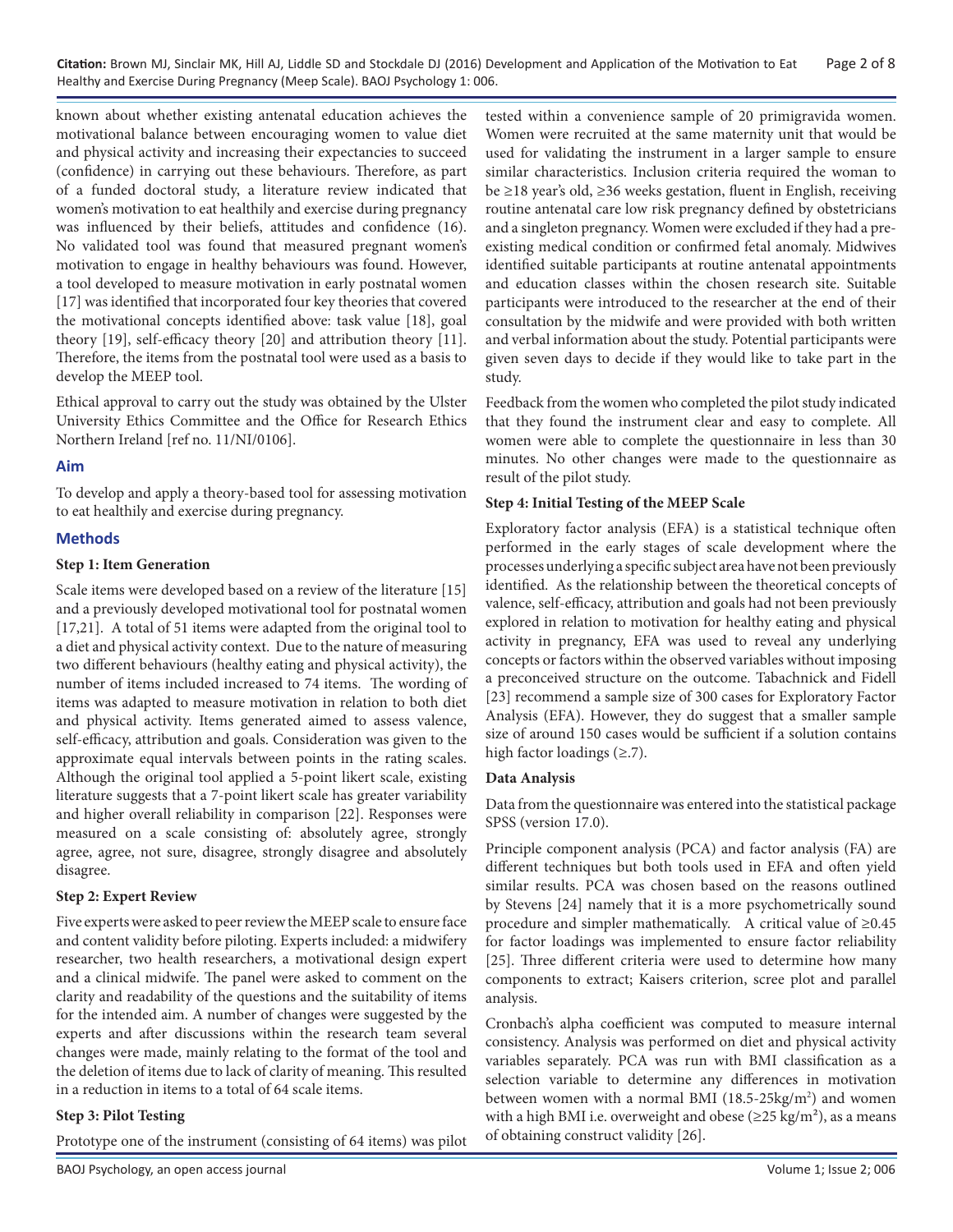**Citation:** Brown MJ, Sinclair MK, Hill AJ, Liddle SD and Stockdale DJ (2016) Development and Application of the Motivation to Eat Page 3 of 8 Healthy and Exercise During Pregnancy (Meep Scale). BAOJ Psychology 1: 006.

#### **Principal Components Analysis**

Prior to performing PCA, the suitability of data for factor analysis was assessed in three different ways: The Kaiser-Meyer-Olkin value must exceed the recommended value of .6 [27], Barlett's Test of Sphericity [28] must reach statistical significance and correlation matrix was inspected for coefficients of .3. To aid in interpretation Direct Oblimin rotation was used.

# **Results**

#### **Sample Characteristics**

Of the 196 participants included in the final dataset; 57% were classified as normal weight (18.50 - 24.99 kg/m²), 16% overweight  $(25-29.99 \text{ kg/m}^2)$ , 25% obese ( $\geq 30 \text{ kg/m}^2$ ), and 2% underweight (≤18.49) [26] Participants were aged between 18 and 44 years and mean age was 29.57 years. In addition, 89% of women were in current employment and 11% were classified as unemployed. All participants completed the questionnaire within four weeks of giving birth.

#### **Results in Relation to Diet**

Kaiser's criterion identified 10 components with eigen values  $\geq 1$ , accounting for 66.2% of variance explained. Initially, results from the scree plot and parallel analysis indicated a four factor solution. However, after inspection of the pattern matrix it was determined that component four was interpretable but not reliable according to guidelines by Guadagnoli and Velicer [29]. Therefore, a three component solution was forced, accounting for 47.7% of variance. After extraction of items with low communalities (<.3) total variance increased to 51.4%. All three components were considered interpretable and reliable. Component one reflected value for healthy eating, component two reflected a theme of relational support (midwife) and component three, expectancy for success. The three components and loadings for each variable are shown in Table 1. There was a moderate, negative correlation between the three components ( $r=-.386$ ). The sampling adequacy of the model was high (KMO=0.912) and Bartlett's test of sphericity was significant (666, P<.000), indicating good model acceptability.

# **Physical Activity Items**

Kaiser's criterion identified seven components with eigenvalues  $\geq 1$ , accounting for 63.8% of variance explained. The scree plot revealed a break after the fourth component (indicating three components). Results from parallel analysis also identified three components. Therefore, a three component solution was forced, explaining 48.8% of variance. Removal of low communalities increased total variance to 54.5%. The same three components that emerged in relation to diet also emerged in relation to physical activity: component one reflected value for physical activity, components two reflected a theme of relational support (midwife) and component three, expectancy for success. The three components and loadings for each variable are shown in Table 2. There was a moderate, negative

|                                                                                                               | C1 Value                             | <b>C2 Midwife</b><br>Support | <b>C3 Expectancy</b><br>for Success |
|---------------------------------------------------------------------------------------------------------------|--------------------------------------|------------------------------|-------------------------------------|
|                                                                                                               | <b>Cumulative Variance Explained</b> |                              |                                     |
| Variables                                                                                                     | 33.5%                                | 11.3%                        | 6.5%                                |
| It was worthwhile for me to eat healthy foods during pregnancy                                                | .882                                 | .026                         | .069                                |
| It was important to me to eat healthy food during my pregnancy                                                | .830                                 | $-.043$                      | .015                                |
| I would have been upset if I did not manage to eat healthy food during pregnancy                              | .813                                 | $-.100$                      | .014                                |
| I felt a sense of well-being when I ate healthy during my pregnancy                                           | .784                                 | .031                         | .014                                |
| During my pregnancy I liked eating healthy foods                                                              | .747                                 | .050                         | $-0.165$                            |
| It was not that important to me if I ate healthy foods during my pregnancy                                    | $-.729$                              | .043                         | .010                                |
| I felt a great sense of personal satisfaction when I ate healthy during my pregnancy                          | .690                                 | .082                         | .223                                |
| My own feelings were generally not affected much one way or the other by how healthy I ate in my<br>pregnancy |                                      | .037                         | $-.283$                             |
| During my pregnancy I hated eating healthy foods                                                              | $-.633$                              | $-.084$                      | .163                                |
| Generally speaking I am very satisfied with how healthy my diet was during my pregnancy                       | .632                                 | .012                         | $-.184$                             |
| I regularly consumed fruit and vegetables as part of a healthy diet                                           | .622                                 | .051                         | $-.235$                             |
| During my pregnancy I included fruit and vegetables in my diet                                                | .565                                 | $-.137$                      | $-.331$                             |
| While I was pregnant I looked forward to eating healthy                                                       | .545                                 | .067                         | $-.052$                             |
| It was very important to me that I knew how to work at reaching my healthy eating goal                        | .530                                 | .309                         | $-.018$                             |
| During my pregnancy I included high fibre foods in my diet                                                    | .516                                 | .011                         | $-.315$                             |
| I had considerable independence and freedom as to how I managed healthy eating during preg-<br>nancy          | .515                                 | .001                         | $-.239$                             |
| I always dealt well with the fact that eating healthy during pregnancy was more time consuming                | .496                                 | .115                         | $-0.159$                            |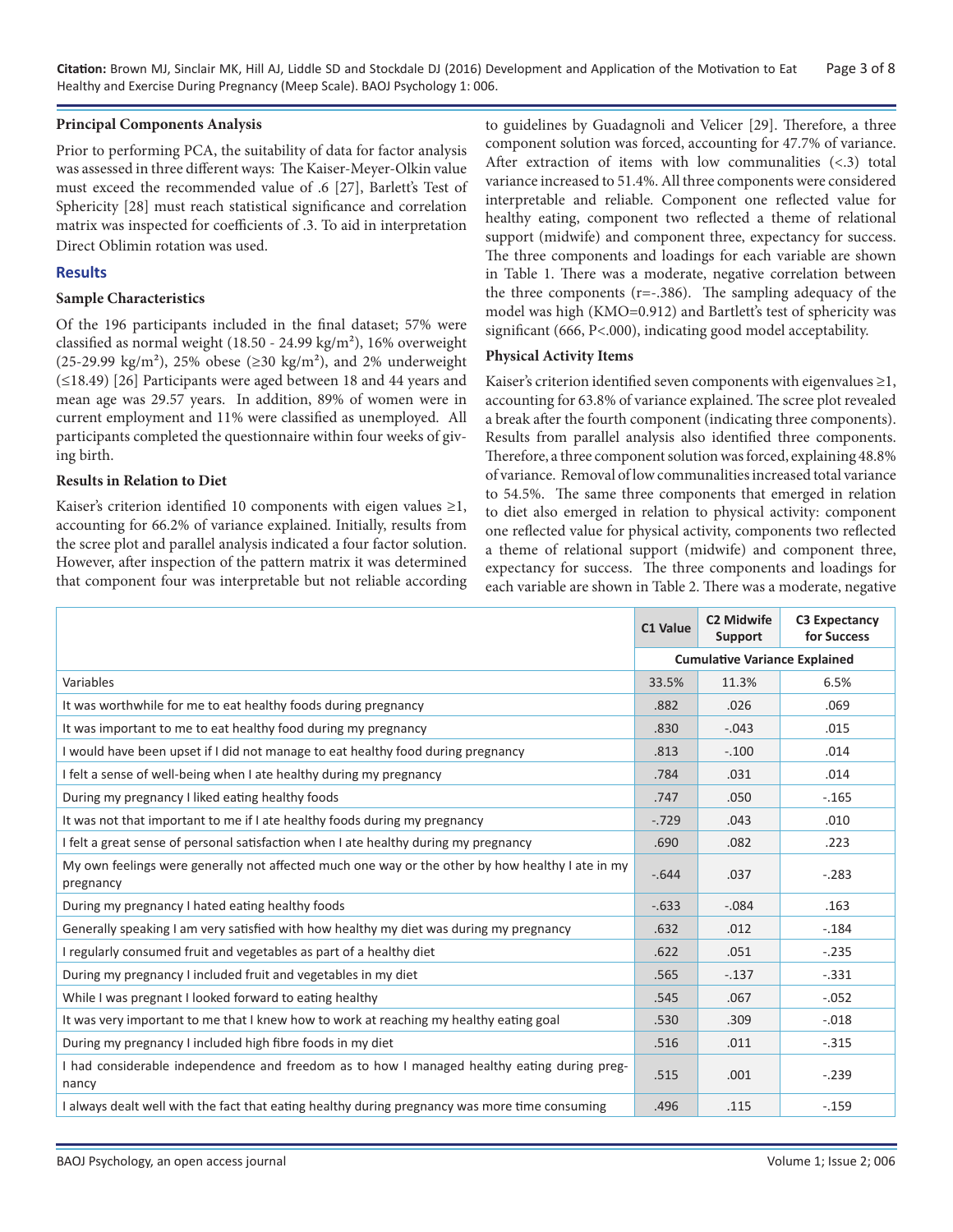**Citation:** Brown MJ, Sinclair MK, Hill AJ, Liddle SD and Stockdale DJ (2016) Development and Application of the Motivation to Eat Page 4 of 8 Healthy and Exercise During Pregnancy (Meep Scale). BAOJ Psychology 1: 006.

| I always made time to prepare healthy meals and snacks during pregnancy                                                                     |      | .127    | $-.355$ |
|---------------------------------------------------------------------------------------------------------------------------------------------|------|---------|---------|
| I always had a good routine of eating healthy throughout my pregnancy                                                                       |      | .084    | $-.412$ |
| Overall I was no good at eating healthy while pregnant                                                                                      |      | .060    | .238    |
| I often consumed takeaway foods as my main meal of the day                                                                                  |      | .221    | .369    |
| I received lots of support and guidance from my midwives about healthy eating during my preg-<br>nancy                                      |      | .833    | .000    |
| The information I received from the midwives told me what I needed to know about planning my diet<br>for weight management during pregnancy |      | .808    | $-.065$ |
| During my pregnancy, as a result of feedback from my midwives I knew that I was eating well                                                 | .092 | .803    | .202    |
| I was encouraged by midwives to develop a healthy eating plan during my pregnancy                                                           |      | .754    | .074    |
| The midwives let me know how well I was managing my weight during my pregnancy                                                              | .086 | .677    | .171    |
| The feedback I got from my midwives as to how healthy my diet was during pregnancy was not very<br>useful                                   |      | $-.568$ | .056    |
| There are things I would have liked to have known about eating healthier in pregnancy that I wasn't<br>told                                 |      | $-.555$ | .333    |
| I understood clearly what type of foods to eat to have a healthy diet                                                                       |      | .555    | $-.239$ |
| While I was pregnant I found nutrition to be confusing                                                                                      |      | $-.190$ | .761    |
| It was too much effort to make healthy meals during my pregnancy                                                                            |      | $-.017$ | .735    |
| During my pregnancy I didn't know how to cook healthy meals                                                                                 |      | .009    | .692    |
| While pregnant, I never had enough time to eat a healthy, balanced diet                                                                     |      | .061    | .610    |
| While I was pregnant I found that eating healthy cost too much                                                                              |      | $-.113$ | .554    |
| There were obvious challenges that I needed to overcome to eat healthy                                                                      |      | .192    | .553    |
| I was afraid to change my diet during pregnancy in case it was harmful to my baby                                                           |      | .024    | .539    |
| I found healthy foods unappetising during my pregnancy                                                                                      |      | .066    | .447    |

**Table 1:** The three component solution of the MEEP tool Applied to First-Time Mothers in Relation to Diet.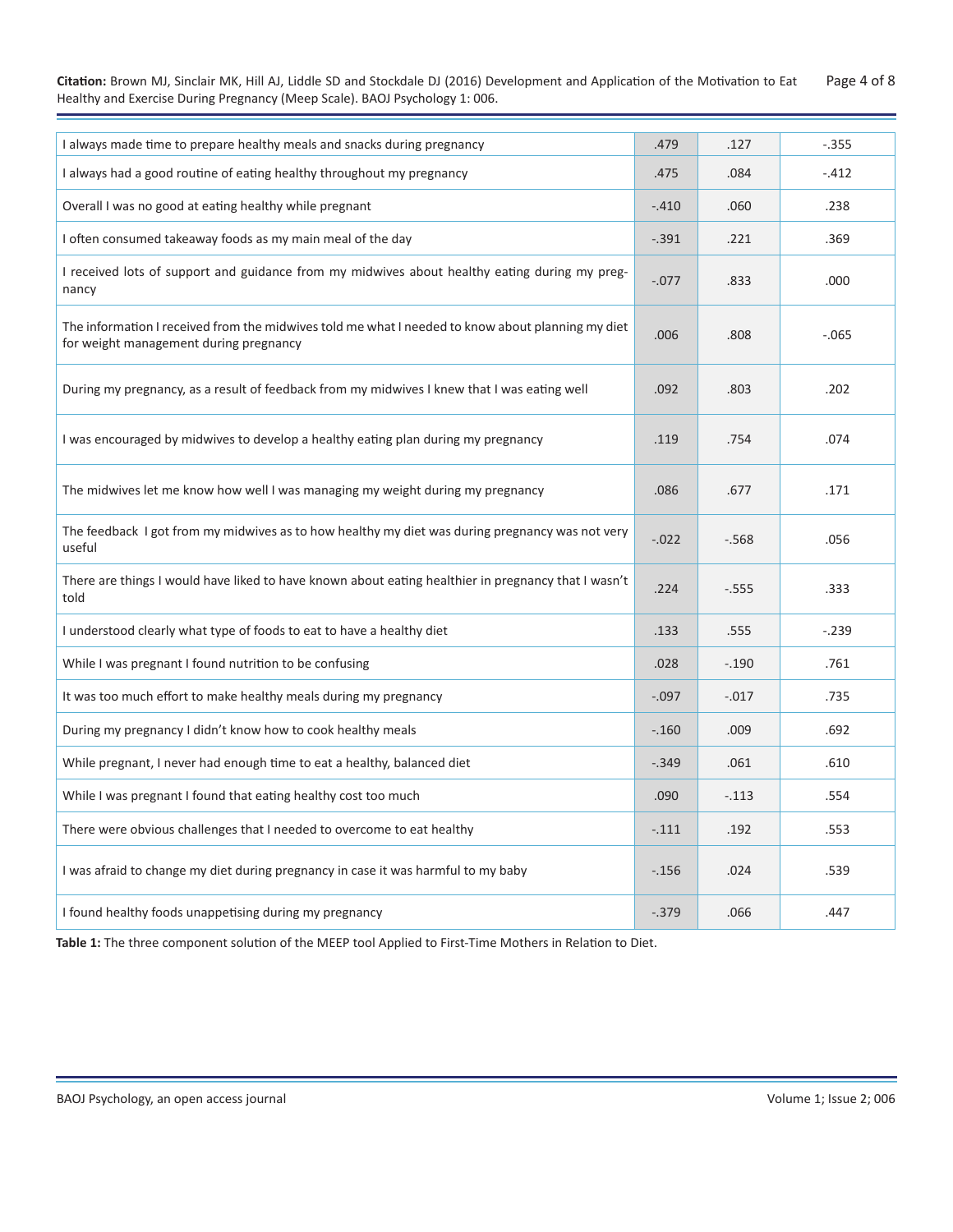**Citation:** Brown MJ, Sinclair MK, Hill AJ, Liddle SD and Stockdale DJ (2016) Development and Application of the Motivation to Eat Page 5 of 8 Healthy and Exercise During Pregnancy (Meep Scale). BAOJ Psychology 1: 006.

Component loadings ≥.45 are shown in bold

|                                                                                                                                                                            | C1 Value | C2 Midwife<br><b>Support</b>         | <b>C3 Expectancy</b><br>for Success |
|----------------------------------------------------------------------------------------------------------------------------------------------------------------------------|----------|--------------------------------------|-------------------------------------|
|                                                                                                                                                                            |          | <b>Cumulative Variance Explained</b> |                                     |
| Variables                                                                                                                                                                  | 33.5%    | 11.3%                                | 6.5%                                |
| I would have been upset if I did not manage to exercise during pregnancy                                                                                                   | .889     | $-.009$                              | .153                                |
| It was important to me to exercise during my pregnancy                                                                                                                     | .874     | .011                                 | .107                                |
| It was worthwhile for me to exercise during pregnancy                                                                                                                      | .845     | .024                                 | $-.002$                             |
| I felt a sense of well-being when I exercised during my pregnancy                                                                                                          | .818     | .111                                 | $-.010$                             |
| It was not that important to me if I exercised during my pregnancy                                                                                                         | $-.810$  | .067                                 | $-.098$                             |
| I felt a great sense of personal satisfaction when I exercised during my pregnancy                                                                                         | .768     | .037                                 | .097                                |
| During my pregnancy I liked exercising                                                                                                                                     | .752     | .112                                 | $-.237$                             |
| I always made time to exercise during pregnancy                                                                                                                            | .724     | .101                                 | $-.172$                             |
| My opinion of myself went up when I exercised during pregnancy                                                                                                             | .683     | $-.036$                              | .111                                |
| While I was pregnant I looked forward to exercising                                                                                                                        | .657     | .106                                 | $-.213$                             |
| During my pregnancy I hated exercising                                                                                                                                     | $-.568$  | .014                                 | .297                                |
| I always had a good routine of exercising throughout my pregnancy                                                                                                          | .554     | .111                                 | $-.385$                             |
| Rest and relaxation were more important during my pregnancy than having regular exercise                                                                                   | $-.515$  | .026                                 | .121                                |
| I found it was too much effort to exercise during my pregnancy                                                                                                             | $-.499$  | .071                                 | .482                                |
| It was very important to me that I knew how to work at reaching my exercise goal                                                                                           | .493     | .247                                 | $-.024$                             |
| Overall I was no good at exercising while pregnant                                                                                                                         | $-.467$  | .237                                 | .457                                |
| During my pregnancy I couldn't find time to exercise                                                                                                                       | $-.440$  | .053                                 | .296                                |
| During my pregnancy, as a result of feedback from my midwives I knew that I was exercising well                                                                            | .059     | .804                                 | .130                                |
| The information I received from the midwives told me what I needed to know about including physical<br>activity in my daily routine for weight management during pregnancy | $-.063$  | .802                                 | .027                                |
| Following the first discussion with my midwife, I had a clear exercising goal in mind                                                                                      | .136     | .775                                 | .045                                |
| The midwives let me know how well I was managing my weight during my pregnancy                                                                                             | .106     | .695                                 | .148                                |
| I was encouraged by midwives to exercise during pregnancy                                                                                                                  | .150     | .687                                 | .099                                |
| I understood clearly how much and how often I as an individual should have been exercising during my<br>pregnancy                                                          | .067     | .667                                 | $-.168$                             |
| The feedback I got from my midwives as to how well I was exercising during pregnancy was not very<br>useful                                                                | .126     | $-.566$                              | .111                                |
| There are things I would have liked to have known about how I could exercise in pregnancy that I wasn't<br>told                                                            | .466     | $-.527$                              | .368                                |
| There were obvious challenges that I needed to overcome to exercise successfully                                                                                           | .100     | .164                                 | .690                                |
| I often felt uncomfortable or sore when exercising during my pregnancy                                                                                                     | $-.097$  | .037                                 | .670                                |
| I was unsure about what exercises were safe and beneficial to do during my pregnancy                                                                                       | .024     | $-.196$                              | .627                                |
| I always successfully coped with exercising during pregnancy like I have at other times in my life                                                                         | .313     | .169                                 | $-.481$                             |
| Generally speaking I am very satisfied with the amount of exercise I did while pregnant                                                                                    | .414     | .132                                 | $-.475$                             |
| I had considerable independence and freedom as to how I managed exercising during pregnancy                                                                                | .249     | .085                                 | $-.388$                             |

**Table 2:** Three components Solution of the MEEP Tool Applied to First –Time in Relation to Physical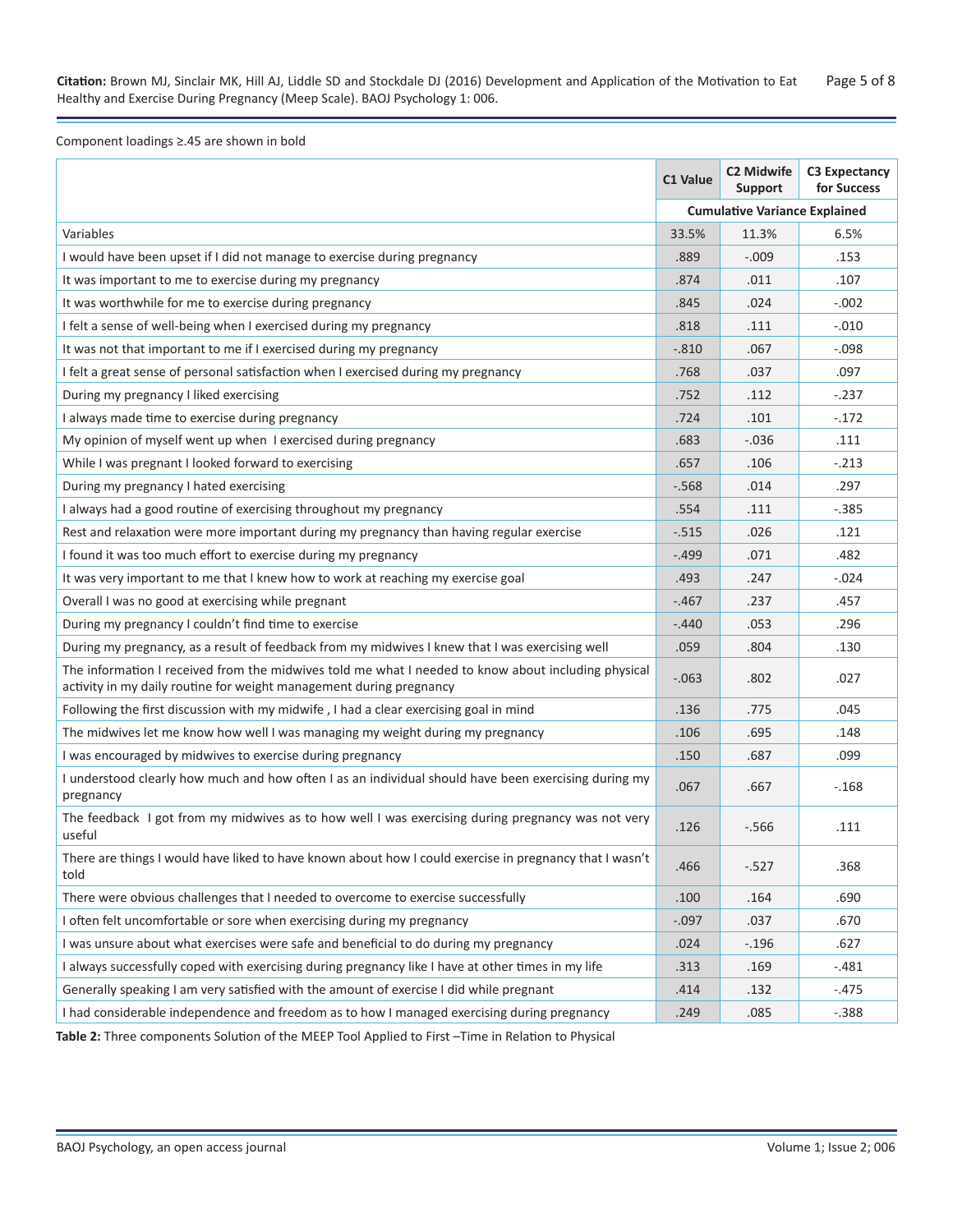correlation between the three components  $(r=-1.304)$ . The sampling adequacy of the model was high (KMO=0.898) and Bartlett's test of sphericity was significant (465, P<.000), indicating good model acceptability.

# **Validity and Reliability of PCA Output**

Construct validity was demonstrated in that the three, independent components emerging from the dataset were consistent with the underlying concepts of expectancy value theory.

# **Internal Consistency**

Cronbach alpha values of >.7 for all the subscales demonstrated substantial internal consistency for the three components for both diet and physical activity variables (see table 3 below).

| Component/ subgroups          | Normal weight |                      | <b>Overweight and Obese</b> |                          |  |
|-------------------------------|---------------|----------------------|-----------------------------|--------------------------|--|
|                               | <b>Diet</b>   | Physical<br>activity | <b>Diet</b>                 | <b>Physical activity</b> |  |
| Value                         | .910          | .912                 | .897                        | .940                     |  |
| Midwife support               | .850          | .849                 | .855                        | .850                     |  |
| <b>Expectancy for Success</b> | .871          | .759                 | .885                        | .704                     |  |

**Table 3:** Cronbach Alpha Values for Subscales Showing Good Internal Consistency and Reliability

# **Discussion**

This study describes the development and initial testing of the MEEP scale, which was developed as a diagnostic tool to measure women's motivation (in terms of value and expectancy for success) in relation to eating healthily and exercising during pregnancy. The scale was developed from a previous tool [17, 21]. After transcribing appropriate items into a diet and physical activity context, expert review confirmed face and content validity and the clarity and meaning of the suggested scale. Although the scale incorporated 4 different motivational theories, analysis of 196 complete datasets revealed a three factor solution in accordance with the underlying concepts of expectancy-value theory: value for the behaviour, relational support (midwife) and expectancy for success. High internal consistency and reliability was demonstrated for each of the subscales in relation to high cronbach alpha correlations  $(a=)>.7$ ) for both diet and exercise variables.

# **The Theoretical Importance of the Resulting Factor Structure**

Outcomes of PCA suggest that the value pregnant women place on behaviour will strongly influence their motivation to carry out that behaviour. PCA output suggested a high value for diet and physical activity behaviour (indicated by high loadings on the value component). The idea that first-time mothers place a high value on healthy diet and physical activity behaviour during pregnancy is not novel. Exploratory studies have shown that the majority of pregnant women believe that physical activity would have a positive impact on their pregnancy and they recognise the link between diet and the health of mother and baby [2,30,31]. In fact, as pregnancy is often thought of as a 'teachable moment', the risk associated with the health of mother and baby can enhance the perceived value of healthy eating and physical activity [32,33].

These findings are consistent with the underlying assumptions of expectancy-value theory and are supported by previous research reporting overweight and obese women to be high risk for long term retention of gestational weight gain due to poor diet quality and low physical activity [34,1]. When women's value for diet and exercise behaviour is high but their expectancy for success is low, their satisfaction is negatively affected and the result is likely to be distress and anxiety. In order for women to address this balance they have to find a new way to improve their confidence or alternatively lower the value they place on the behaviour [35].

Theorists agree that motivation remains complex and can only be understood through different theoretical lenses; for example, the person's perceived 'self-efficacy' [36,37] and how they psychologically attribute their successes and failures [38].

Low expectancy for success in relation to diet and physical activity during pregnancy has been highlighted in other studies. Literature suggests that obese individuals often experience lower self-efficacy in relation to diet and exercise behaviours compared to normal weight individuals [39,40]. Overweight and obese women often face different motivational barriers to normal weight women and so may require more intense interventions for weight management during pregnancy [41]. Previous research has shown that higher levels of diet and exercise related self-efficacy has been associated with helping women overcome barriers and improve health behaviours in pregnancy [42,43].

# **Limitations**

Although the MEEP scale has demonstrated validity and reliability, further research is needed to confirm the factor structure and determine whether the MEEP scale is valid and reliable when applied in different settings. Therefore, the shortened version of the above scale should undergo confirmatory factor analysis to verify the factor structure in a larger sample to strengthen rigour and determine further construct validity.

# **Conclusion**

This study provides support for the reliability and validity of the MEEP scale on initial application.

#### **References**

- 1. [Moran LJ, Sui Z, Cramp C, Dodd JM \(2013\) A decrease in diet quality oc](http://www.ncbi.nlm.nih.gov/pubmed/22868828)[curs during pregnancy in overweight and obese women which is main](http://www.ncbi.nlm.nih.gov/pubmed/22868828)[tained post-partum. International journal of obesity 37\(5\): 704-711](http://www.ncbi.nlm.nih.gov/pubmed/22868828).
- 2. [Evenson KR, Bradley CB \(2010\) Beliefs about exercise and physical](http://www.ncbi.nlm.nih.gov/pubmed/19699603)  [activity among pregnant women. Patient education and counseling](http://www.ncbi.nlm.nih.gov/pubmed/19699603)  [79\(1\): 124-129.](http://www.ncbi.nlm.nih.gov/pubmed/19699603)
- 3. [Fraser A, Tilling K, Macdonald-Wallis C, Hughes R, Sattar N, et al.](http://www.ncbi.nlm.nih.gov/pubmed/21471282) [\(2011\) Associations of gestational weight gain with maternal body](http://www.ncbi.nlm.nih.gov/pubmed/21471282)  [mass index, waist circumference, and blood pressure measured 16 y](http://www.ncbi.nlm.nih.gov/pubmed/21471282)  [after pregnancy: the Avon Longitudinal Study of Parents and Children](http://www.ncbi.nlm.nih.gov/pubmed/21471282)  [\(ALSPAC\). The American Journal of Clinical Nutrition 93\(6\): 1285-](http://www.ncbi.nlm.nih.gov/pubmed/21471282) [1292.](http://www.ncbi.nlm.nih.gov/pubmed/21471282)
- 4. [Parsons TJ, Power C, Manor O \(2001\) Fetal and early life growth and](http://www.ncbi.nlm.nih.gov/pubmed/11739217)  [body mass index from birth to early adulthood in 1958 British cohort:](http://www.ncbi.nlm.nih.gov/pubmed/11739217)  [longitudinal study. BMJ \(Clinical research ed.\) 323\(7325\): 1331-133](http://www.ncbi.nlm.nih.gov/pubmed/11739217)5.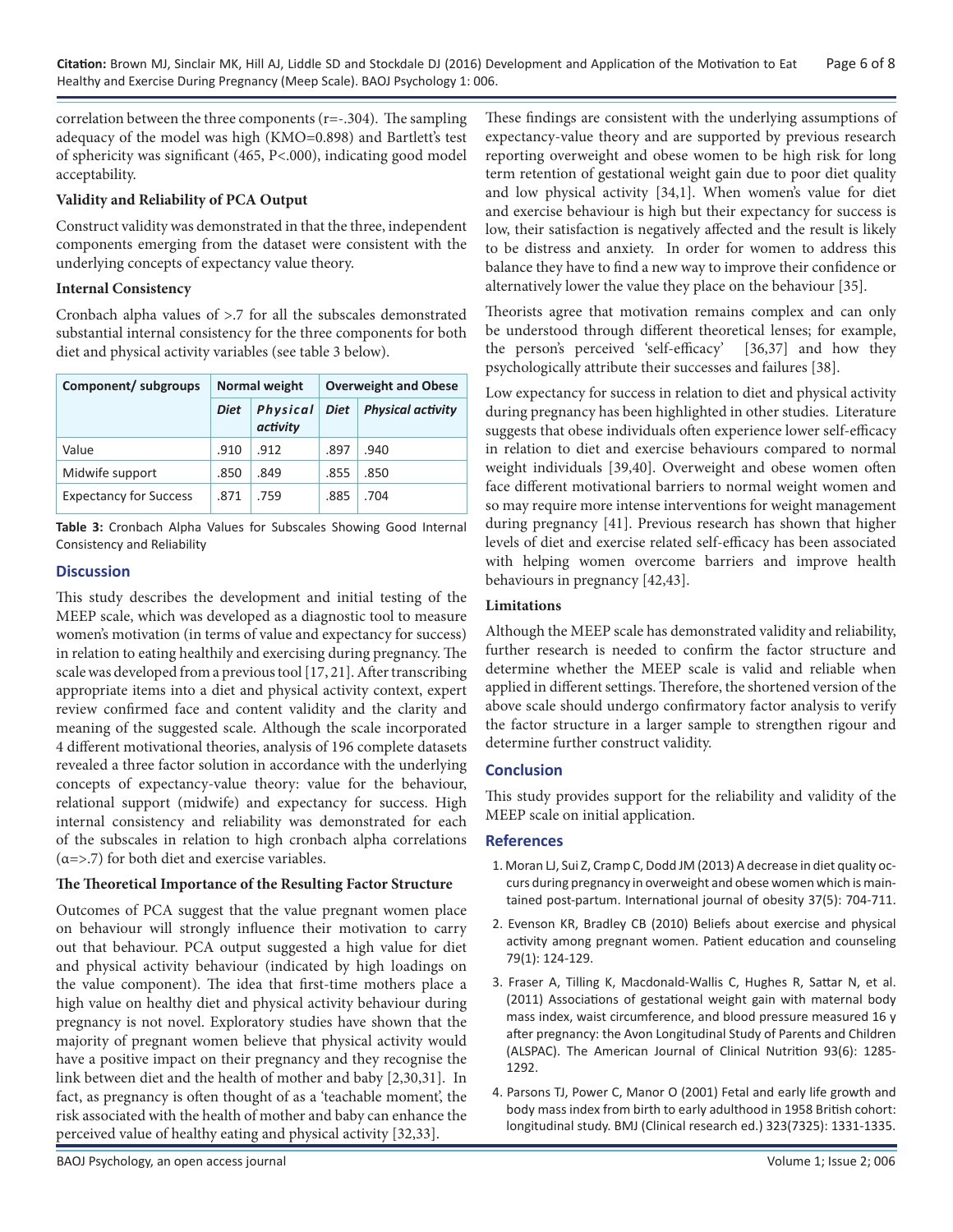**Citation:** Brown MJ, Sinclair MK, Hill AJ, Liddle SD and Stockdale DJ (2016) Development and Application of the Motivation to Eat Page 7 of 8 Healthy and Exercise During Pregnancy (Meep Scale). BAOJ Psychology 1: 006.

- 5. [Halloran DR, Cheng YW, Wall TC, Macones GA, Caughey AB \(2012\)](http://www.ncbi.nlm.nih.gov/pubmed/21681179) [Effect of maternal weight on postterm delivery. Journal of Perinatology](http://www.ncbi.nlm.nih.gov/pubmed/21681179) [32\(2\):85-90.](http://www.ncbi.nlm.nih.gov/pubmed/21681179)
- 6. [Nehring I, Schmoll S, Beyerlein A, Hauner H, von Kries R \(2011\)](http://www.ncbi.nlm.nih.gov/pubmed/21918221)  [Gestational weight gain and long-term postpartum weight retention:](http://www.ncbi.nlm.nih.gov/pubmed/21918221)  [a meta-analysis. The American Journal of Clinical Nutrition 94\(5\):](http://www.ncbi.nlm.nih.gov/pubmed/21918221)  [1225-1231.](http://www.ncbi.nlm.nih.gov/pubmed/21918221)
- 7. [Olson CM, Strawderman MS \(2003\) Modifiable behavioral factors in a](http://www.ncbi.nlm.nih.gov/pubmed/12525793)  [biopsychosocial model predict inadequate and excessive gestational](http://www.ncbi.nlm.nih.gov/pubmed/12525793)  [weight gain. Journal of the American Dietetic Association, 103\(1\): 48-](http://www.ncbi.nlm.nih.gov/pubmed/12525793) [54.](http://www.ncbi.nlm.nih.gov/pubmed/12525793)
- 8. [Ruchat S, Davenport MH, Giroux I, Hillier M, Batada, A, et al. \(2012\)](http://www.ncbi.nlm.nih.gov/pubmed/22453250) [Nutrition and exercise reduce excessive weight gain in normal-weight](http://www.ncbi.nlm.nih.gov/pubmed/22453250)  [pregnant women. Med Sci Sports Exerc, 44\(8\): 1419-1426](http://www.ncbi.nlm.nih.gov/pubmed/22453250).
- 9. [Thangaratinam S, Rogozinska E, Jolly K, Glinkowski, S, Roseboom T, et](http://www.ncbi.nlm.nih.gov/pubmed/22596383)  [al. \(2012\) Effects of interventions in pregnancy on maternal weight](http://www.ncbi.nlm.nih.gov/pubmed/22596383)  [and obstetric outcomes: meta-analysis of randomised evidence. BMJ](http://www.ncbi.nlm.nih.gov/pubmed/22596383)  [\(Clinical research ed.\) 344: e2088.](http://www.ncbi.nlm.nih.gov/pubmed/22596383)
- 10. [\(2010\) Weight management before, during and after pregnancy: guid](https://www.nice.org.uk/guidance/ph27)[ance. National Institute for Health and Clinical Excellence \(NICE\)](https://www.nice.org.uk/guidance/ph27).
- 11. [Feather NT \(1982\) Expectations and actions: Expectancy-value models](http://onlinelibrary.wiley.com/doi/10.1080/00049538408255085/full)  in psychology*.* [Lawrence Erlbaum Assoc Incorporated](http://onlinelibrary.wiley.com/doi/10.1080/00049538408255085/full).
- 12. [Hausenblas H, Downs DS, Giacobbi P, Tuccitto D, Cook B \(2008\) A](http://www.ncbi.nlm.nih.gov/pubmed/18372085)  [multilevel examination of exercise intention and behavior during](http://www.ncbi.nlm.nih.gov/pubmed/18372085) [pregnancy. Social science & medicine 66\(12\): 2555-2561](http://www.ncbi.nlm.nih.gov/pubmed/18372085).
- 13. [Downs DS, Hausenblas HA \(2003\) Exercising for two: examining](http://www.ncbi.nlm.nih.gov/pubmed/14675791)  [pregnant women's second trimester exercise intention and behavior](http://www.ncbi.nlm.nih.gov/pubmed/14675791)  [using the framework of the theory of planned behavior. Women's](http://www.ncbi.nlm.nih.gov/pubmed/14675791) [Health Issues 13\(6\): 222-228](http://www.ncbi.nlm.nih.gov/pubmed/14675791).
- 14. [Bogers RP, Brug J, van Assema P, Dagnelie PC \(2004\) Explaining fruit](http://www.ncbi.nlm.nih.gov/pubmed/15010180)  [and vegetable consumption: the theory of planned behaviour and](http://www.ncbi.nlm.nih.gov/pubmed/15010180) [misconception of personal intake levels. Appetite 42\(2\): 157-166](http://www.ncbi.nlm.nih.gov/pubmed/15010180).
- 15. [Keller JM \(1987\) The systematic process of motivational design.](http://eric.ed.gov/?id=EJ363840)  [Performance Instruction, 26\(9‐10\): 1-8](http://eric.ed.gov/?id=EJ363840).
- 16. Brown MJ (2013) Successful Antenatal Instruction for Improving Diet, Physical Activity and Weight Management for First-Time Mothers during Pregnancy: Application of a Motivational Model of Instructional Design, Ulster University.
- 17. [Stockdale J, Sinclair M, Kernohan G, Dunwoody L, Cunningham B, et](http://uir.ulster.ac.uk/3975/)  [al. \(2008\) Assessing the impact of midwives' instruction: the breast](http://uir.ulster.ac.uk/3975/)[feeding motivational instructional measurement scale. Evidence](http://uir.ulster.ac.uk/3975/)  [Based Midwifery 6\(1\): 27-34.](http://uir.ulster.ac.uk/3975/)
- 18. [Jacobs JE, Eccles JS \(2000\) Parents, task values, and real-life](https://www.researchgate.net/publication/233896058_Parents_Task_Values_and_Real-Life_Achievement-Related_Choices)  [achievement-related choices. Intrinsic and extrinsic motivation: The](https://www.researchgate.net/publication/233896058_Parents_Task_Values_and_Real-Life_Achievement-Related_Choices)  [search for optimal motivation and performance 405-439](https://www.researchgate.net/publication/233896058_Parents_Task_Values_and_Real-Life_Achievement-Related_Choices).
- 19. [Locke EA, Latham GP \(1990\) A theory of goal setting & task](https://books.google.co.in/books/about/A_Theory_of_Goal_Setting_Task_Performanc.html?id=MHR9AAAAMAAJ&redir_esc=y)  performance*.* [Prentice-Hall, Inc](https://books.google.co.in/books/about/A_Theory_of_Goal_Setting_Task_Performanc.html?id=MHR9AAAAMAAJ&redir_esc=y).
- 20. [Bandura A \(1977\) Self-efficacy: toward a unifying theory of behavioral](http://www.ncbi.nlm.nih.gov/pubmed/847061)  [change. Psychological review, 84\(2\): 191-215](http://www.ncbi.nlm.nih.gov/pubmed/847061).
- 21. [Stockdale J, Sinclair M, Kernohan G, McCrum-Gardner E, Keller J](http://www.ncbi.nlm.nih.gov/pmc/articles/PMC3876990/)  [\(2013\) Sensitivity of the Breastfeeding Motivational Measurement](http://www.ncbi.nlm.nih.gov/pmc/articles/PMC3876990/)  [Scale: A Known Group Analysis of First Time Mothers. Plos One 8\(12\):](http://www.ncbi.nlm.nih.gov/pmc/articles/PMC3876990/)  [e82976.](http://www.ncbi.nlm.nih.gov/pmc/articles/PMC3876990/)
- 22. [Rhodes RE, Matheson DH, MARK R \(2010\) Evaluation of social cogni](http://www.tandfonline.com/doi/abs/10.1080/1091367X.2010.495539?journalCode=hmpe20)[tive scaling response options in the physical activity domain. Measu](http://www.tandfonline.com/doi/abs/10.1080/1091367X.2010.495539?journalCode=hmpe20)[rement in Physical Education and Exercise Science 14\(3\): 137-150](http://www.tandfonline.com/doi/abs/10.1080/1091367X.2010.495539?journalCode=hmpe20).
- 23. [Tabachnick BG, Fidell LS \(2007\) Using Multivariate Statistics 5th ed.](http://dl.acm.org/citation.cfm?id=1213888)  [USA: Pearson Education](http://dl.acm.org/citation.cfm?id=1213888).
- 24. [Stevens JP \(2002\) Applied Multivariate Statistics for the Social Sciences](http://www.worldcat.org/title/applied-multivariate-statistics-for-the-social-sciences/oclc/318264069?referer=di&ht=edition)  [4th ed. London: Lawrence Erlbaum Associate](http://www.worldcat.org/title/applied-multivariate-statistics-for-the-social-sciences/oclc/318264069?referer=di&ht=edition)s.
- 25. [Comrey AL, Lee HB \(2013\) A first course in factor analysis. Psychology](https://www.amazon.com/First-Course-Factor-Analysis-2nd/dp/0805810625)  [Press.](https://www.amazon.com/First-Course-Factor-Analysis-2nd/dp/0805810625)
- 26. (2004) BMI classification. [Global database on body mass index.](http://apps.who.int/bmi/index.jsp)  [WORLD HEALTH ORGANISATION \(WHO\)](http://apps.who.int/bmi/index.jsp).
- 27. [Kaiser HF \(1974\) An index of factorial simplicity. Psychometrika](http://link.springer.com/article/10.1007/BF02291575) 39(1): [31-36.](http://link.springer.com/article/10.1007/BF02291575)
- 28. [Bartlet M \(1954\) A note on multiplying factors for various chi-squared](http://www.oalib.com/references/15391234) [approximations. Á. JR Stat.Soc. 16: 296-298](http://www.oalib.com/references/15391234).
- 29. [Guadagnoli E, Velicer WF \(1988\) Relation to sample size to the stability](http://www.ncbi.nlm.nih.gov/pubmed/3363047)  [of component patterns. Psychological bulletin](http://www.ncbi.nlm.nih.gov/pubmed/3363047) 103 (2): 265.
- 30. [Krans EE, Gearhart, JG, Dubbert PM, Klar PM, Miller AL, et al. \(2005\)](http://www.ncbi.nlm.nih.gov/pubmed/15822648)  [Pregnant women's beliefs and influences regarding exercise during](http://www.ncbi.nlm.nih.gov/pubmed/15822648)  [pregnancy. Journal of the Mississippi State Medical Association,](http://www.ncbi.nlm.nih.gov/pubmed/15822648)  [46\(3\): 67-73.](http://www.ncbi.nlm.nih.gov/pubmed/15822648)
- 31. [Furness PJ, Mcseveny K, Arden MA, Garland C, Dearden, AM, et al.](http://www.ncbi.nlm.nih.gov/pubmed/21982306)  [\(2011\) Maternal obesity support services: a qualitative study of the](http://www.ncbi.nlm.nih.gov/pubmed/21982306)  [perspectives of women and midwives. BMC pregnancy and childbirth](http://www.ncbi.nlm.nih.gov/pubmed/21982306)  [11: 69.](http://www.ncbi.nlm.nih.gov/pubmed/21982306)
- 32. [Clissold TL, Hopkins WG, Seddon RJ \(1991\) Lifestyle behaviours during](http://www.ncbi.nlm.nih.gov/pubmed/2011290)  [pregnancy. The New Zealand medical journal, 104\(908\): 111-112](http://www.ncbi.nlm.nih.gov/pubmed/2011290).
- 33. [Phelan S \(2010\) Pregnancy: a "teachable moment" for weight](http://www.ncbi.nlm.nih.gov/pubmed/19683692)  [control and obesity prevention. American Journal of Obstetrics and](http://www.ncbi.nlm.nih.gov/pubmed/19683692)  [Gynecology 202\(2\): 135](http://www.ncbi.nlm.nih.gov/pubmed/19683692).
- 34. [Chang MW, Nitzke S, Guilford E, Adair CH, Hazard DL \(2008\) Motivators](http://www.ncbi.nlm.nih.gov/pubmed/18502238)  [and barriers to healthful eating and physical activity among low](http://www.ncbi.nlm.nih.gov/pubmed/18502238)[income overweight and obese mothers. Journal of the American](http://www.ncbi.nlm.nih.gov/pubmed/18502238) [Dietetic Association, 108\(6\): 1023-1028](http://www.ncbi.nlm.nih.gov/pubmed/18502238).
- 35. [Stockdale DJ, Sinclair M, Kernohan W, Keller J \(2011\) Understanding](http://uir.ulster.ac.uk/31499/)  [motivational theory and the psychology of breastfeeding. 92-106](http://uir.ulster.ac.uk/31499/).
- 36. Kok G, Den boer, D, DE Vries, H, Gerards F, Hospers H, et al. (1992) Self-efficacy and attribution theory in health education.
- 37. Self-efficacy: Thought control of action. Washington DC: Hemisphere Publishing Corporation.
- 38. [Weiner B \(1985\) An attributional theory of achievement motivation](https://www.researchgate.net/publication/19257755_An_Attributional_Theory_of_Achievement_Motivation_and_Emotion)  [and emotion. Psychological review 92\(4\): 548-573](https://www.researchgate.net/publication/19257755_An_Attributional_Theory_of_Achievement_Motivation_and_Emotion).
- 39. Leganger A, Kraft P, RØ[ysamb E \(2000\) Perceived self-efficacy in health](https://www.researchgate.net/publication/240242820_Perceived_self-efficacy_in_health_behaviour_research_Conceptualisation_measurement_and_correlates)  [behaviour research: Conceptualisation, measurement and correlates.](https://www.researchgate.net/publication/240242820_Perceived_self-efficacy_in_health_behaviour_research_Conceptualisation_measurement_and_correlates)  [Psychology and Health 15\(1\): 51-69](https://www.researchgate.net/publication/240242820_Perceived_self-efficacy_in_health_behaviour_research_Conceptualisation_measurement_and_correlates).